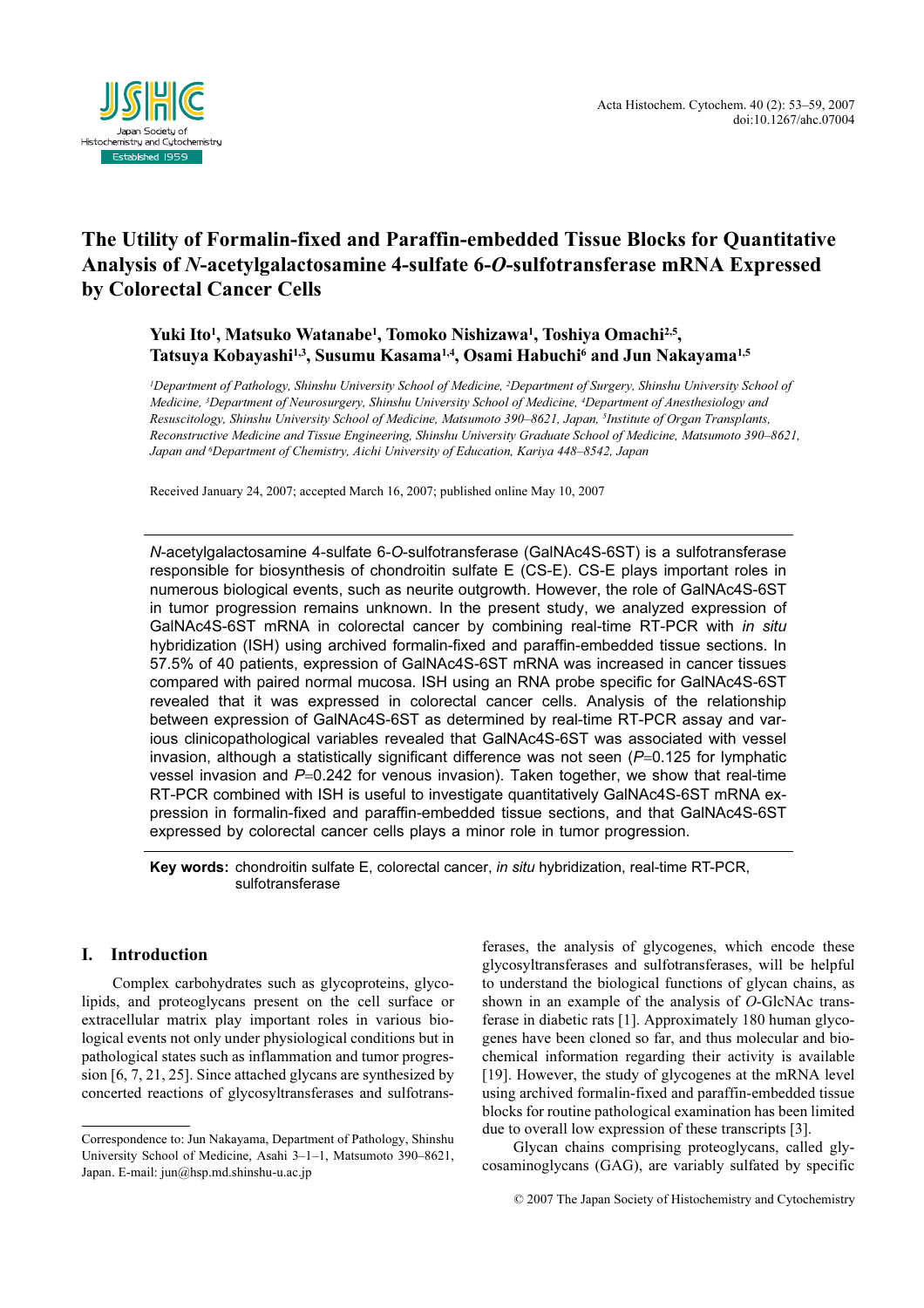sulfotransferases [8, 14]. Chondroitin sulfate (CS) is a typical GAG subtype, and the negatively charged nature of GAG is implicated in several biological processes. In particular, chondroitin sulfate E (CS-E), which is composed of repeating GlcAβ1-3GalNAc(4,6-bis-SO4) disaccharide units with a β1,4-linkage and were originally identified in squid cartilage [10], has been reported to play diverse roles in vitro. Among these are release of histamine from mast cells [5], inhibition of procoagulant activity [16], promotion of neural outgrowth [2], and binding to heparin binding growth factors such as midkine and pleiotrophin [4, 26], basic fibroblast growth factors [4], E/P-selectin, and chemokines [11]. In addition, CS-E is known to be increased under pathological conditions, such as liver cirrhosis developed in the Long-Evans Cinnamon rat animal model of this disease [13]. In tumors, Monzavi-Karbassi et al. demonstrated that CS-E units inhibited P-selectin binding to a human breast cancer cell line in vitro [17]. Since P-selectin (also called GMP-140 and PADGEM) is found within the Weibel-Palade bodies of endothelial cells and  $\alpha$ -granules of platelets [15], CS-E on the tumor cells may facilitate the metastasis by binding to P-selectin present in endothelial cells and/or platelets. However, the clinicopathological significance of CS-E expression in tumors in vivo remains unknown.

Recently, we purified N-acetylgalactosamine 4-sulfate 6-O-sulfotransferase (GalNAc4S-6ST) protein from squid cartilage [9] and subsequently cloned its human orthologue [20]. GalNAc4S-6ST is responsible for the biosynthesis of CS-E from chondroitin sulfate A (CS-A) by transferring a sulfate group to the position  $C6$  of  $GalNAc(4SO_4)$  in  $CS-A$ (Fig. 1). Since the specific antibody directed to CS-E has not been available, analyses of GalNAc4S-6ST gene are helpful to understand the biological roles of CS-E.

In the present study, we quantitatively analyzed expression of GalNAc4S-6ST mRNA detected in colorectal cancer tissue sections prepared from archived formalin-fixed and paraffin-embedded tissue blocks used for routine pathological examination by real-time RT-PCR assay. Since real-time RT-PCR assays cannot identify cell type(s) expressing a specific mRNA, we also carried out in situ hybridization (ISH) with a specific GalNAc4S-6ST RNA probe in the same colorectal cancer tissues for comparison. Finally, to determine a possible role of GalNAc4S-6ST in tumor progression, we compared expression levels of GalNAc4S-6ST mRNA detected in colorectal cancer with clinicopathological variables.

## II. Materials and Methods

#### Patient samples

Formalin-fixed and paraffin-embedded tissue blocks of surgically resected primary colorectal cancers were retrieved from the pathology files of the Department of Laboratory Medicine, Shinshu University Hospital, Matsumoto, Japan. They included 40 patients (22 male and 18 female with ages ranging from 49 to 85 years (average 66.5 years)) operated on at that hospital. In each patient, a representative portion of colorectal cancer and its normal counterpart at the cut end were examined. All tissue samples were fixed in 20% formalin buffered with 0.1 M phosphate buffer (pH 7.4) at room temperature for 48 hr and then embedded in paraffin. Clinicopathological data analyzed in the present study were based on the original pathology reports, in which venous invasion and lymphatic invasion were assessed by Victoria blue-H&E staining and H&E staining, respectively. The experimental protocol for this study was approved by the Ethical Committee of Shinshu University School of Medicine.

## Isolation of RNA from formalin-fixed, paraffin-embedded tissue blocks and cDNA synthesis

Total RNA was isolated from tumor portion of colorectal cancer tissues embedded in paraffin blocks. To avoid possible contamination of surrounding connective tissues or transitional mucosa from the tumor, the border between tumor and non-tumor portion was marked on H&E-stained tissue slides with a marker pen. By referring to the marked tissue slides, the tumor border was again marked on the relevant tissue blocks, and shallow incision was then carefully made into the tissue blocks using a razor blade along the marked border. After insection, 6 tissue slices of 5 µm thickness were prepared and transferred to a sterile 1.5 ml



Fig. 1. Biosynthesis of CS-E. CS-A is converted to CS-E by GalNAc4S-6ST, which catalyzes sulfation at the C6 position of GalNAc(4SO4) residues of CS-A from a sulfate donor, 3'-phosphoadenosine 5'-phosphosulfate (PAPS). The position of carbon atoms is numbered in italics.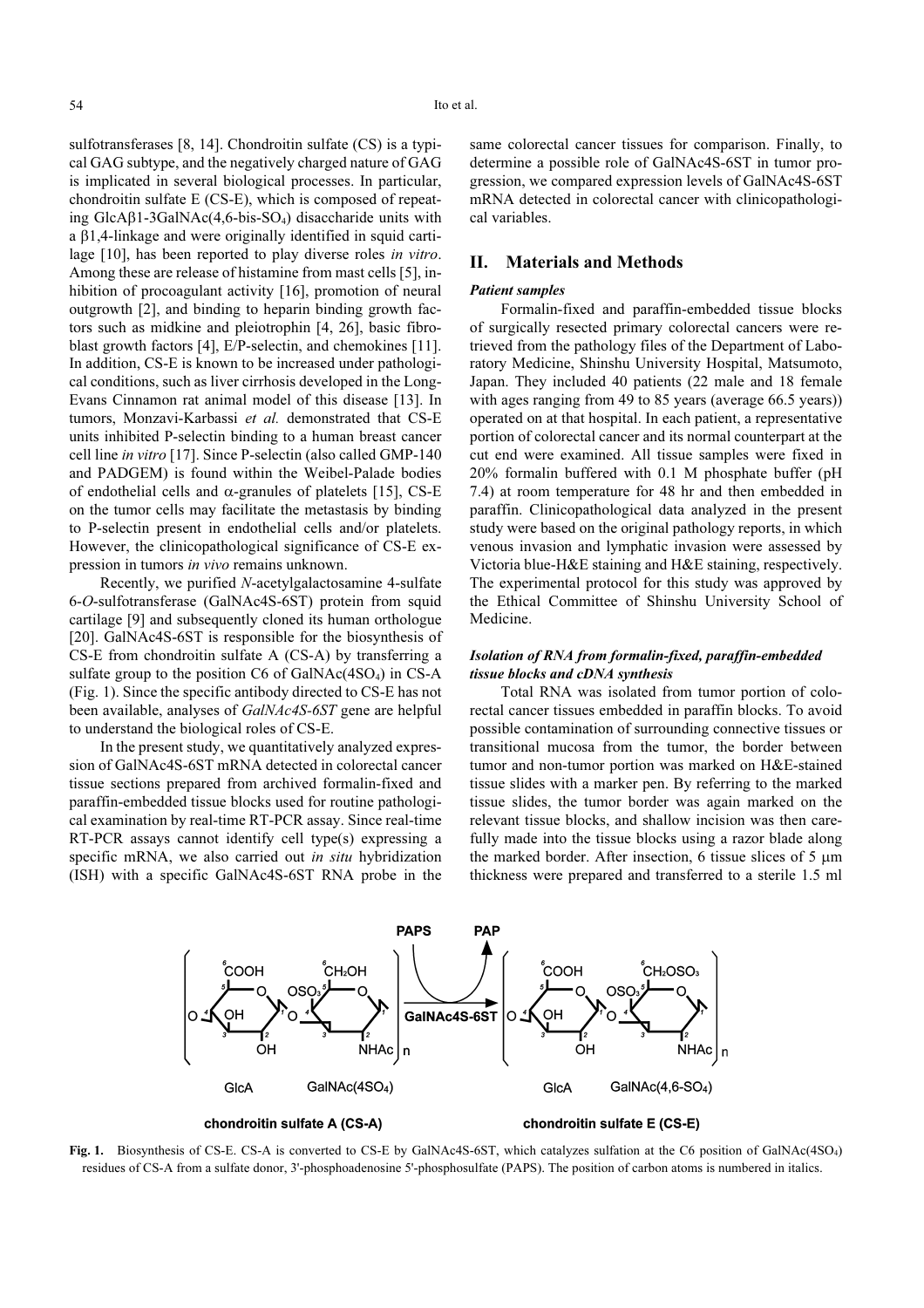tube. Similarly, total RNA was also prepared from the normal colorectal mucosa, making another shallow incision between the mucosal layer and submucosa of paraffin blocks containing normal colorectal mucosa, and 6 slices of 5 µm thickness were transferred in the same manner. For deparaffinization, 1 ml of Hemo De (FALMA, Tokyo, Japan) was added to each tube and agitated. Tubes were tilted on a wave shaker at room temperature for 20 min and then centrifuged at 20,000×g for 20 min. After centrifugation, the supernatant was removed immediately and the step repeated 3 times. Next, 1 ml of 100% ethanol was added to the same tube and agitated. All tubes were shaken again at room temperature for 15 min, centrifuged at 20,000×g for 20 min, and immediately the supernatant was discarded, a step repeated three times. The pellet was dried completely and dissolved in 50 ul of proteinase K solution containing 1  $\mu$ g/ $\mu$ l proteinase K (Nacalai Tesque, Kyoto, Japan), 20 mM Tris-HCl (pH 8.0), 0.15 M NaCl, 5 mM EDTA, and 1% sodium dodecyl sulfate. Tubes were capped and incubated at 37°C overnight. Total RNA was isolated using an RNeasy Mini Kit (Qiagen, Hilden, Germany), according to the manufacturer's instructions. To remove genomic DNA, 15 µl of purified total RNA was digested with 2.5 µl of 10 U/µl RNase-free DNase I (Roche, Penzberg, Germany) at 37°C for 2 hr and heated at 70°C to inactivate the enzyme. Samples were then denatured at 70 $^{\circ}$ C for 10 min and hybridized with 1 µl of 0.5 µg/µl random primers (Promega, Madison, WI, USA). For singlestrand cDNA synthesis, total RNA was reverse transcribed using 1 µl of 200 U/µl SuperScript III (Invitrogen, Carlsbad, CA, USA), 2.5 µl of a 2.5 mM dNTP mixture, 0.5 µl of 0.1 M dithiothreitol, and 1  $\mu$ l of 40 U/ $\mu$ l RNasin Plus RNase inhibitor (Promega) at 50°C for 1 hr and then heated to 70°C for 10 min. First-strand cDNA was used as a template for real-time RT-PCR.

#### Real-time RT-PCR analysis of GalNAc4S-6ST mRNA

Real-time RT-PCR analysis of GalNAc4S-6ST mRNA was achieved by using the 7300 Real-Time PCR system (Applied Biosystems, Foster City, CA, USA). Premixed reagents containing primers and TaqMan probes for GalNAc4S-6ST (Hs00248144 m1) and  $\beta_2$ -microglobulin (B2M) (Hs99999907\_m1) as a standard housekeeping gene were purchased from Applied Biosystems. To construct a standard curve, regions amplified using premixed primers for GalNAc4S-6ST or B2M were cloned into the pGEM-T vector (Promega), and a 10-fold dilution series of plasmid DNA ranging from 100 ag/ $\mu$ l to 1 pg/ $\mu$ l together with 50 ag/ $\mu$ l concentration of the same plasmid DNA were measured.

Using 96-well optical plates, a 50 µl solution containing 25 µl of 2×TaqMan universal master mix (Applied Biosystems),  $0.5 \mu l$  of cDNA, and  $2.5 \mu l$  of premixed reagents containing primers and TaqMan probe were added to each well. Plates were heated to 50°C for 2 min and 95°C for 10 min and then subjected to 55 thermal cycles (95°C for 15 sec,  $60^{\circ}$ C for 1 min). Absence of genomic DNA contamination was confirmed by amplifying samples without reverse transcriptase. GalNAc4S-6ST mRNA expression was normalized to that of B2M mRNA of the corresponding sample. Relative expression of GalNAc4S-6ST was defined by GalNAc4S-6ST mRNA/B2M mRNA ratios multiplied by 1×10<sup>3</sup> . Assays were performed in duplicate, and median value and 25–75 percentile were indicated.

#### Preparation of a GalNAc4S-6ST-specific RNA probe for ISH

A digoxigenin (DIG)-labeled RNA probe was used to detect GalNAc4S-6ST mRNA in colorectal cancer by ISH. Using pFLAGGalNAc4S-6ST as a template [20], a GalNAc4S-6ST-specific nucleotide sequence (nucleotides 801–950; the first nucleotide of the initiation codon is defined as 1) was amplified by PCR. According to the published sequence (DDBJ/EMBL/GenBank accession number AB062423), 5'- and 3'-primers were 5'-CCCAAGCTTAG-ACCTCTATGACCGCCTGC-3' and 5'-GGAATTCAAGA-GGTCCAGATAATCTTCC-3', respectively (HindIII and EcoRI sites underlined). Amplified DNA was cloned into HindIII and EcoRI sites of pGEM-3Zf (+) (Promega), and the resultant vector was used as a template to construct the probe, after confirming the correct sequence using an ABI3100 DNA sequencer (Applied Biosystems). A DIGlabeled antisense RNA probe was obtained from HindIIIcut template and T7 RNA polymerase with a DIG RNA Labeling Mixture (Roche), as described [18]. Similarly, control sense probes were generated using EcoRI-cut template and SP6 RNA polymerase. Linearized probes were precipitated with LiCl-ethanol, dissolved in DEPC-water, and stored at –80°C until use.

#### ISH

Hybridization and detection of the probes were carried out as described [12, 18]. Briefly, 7 µm-thick tissue sections prepared from the same tissue blocks containing colorectal cancer analyzed by real-time RT-PCR were deparaffinized in Hemo De (FALMA), hydrated with ethanol, neutralized with 0.2 M HCl for 20 min, treated with 50  $\mu$ g/ml proteinase K (Amresco, Solon, OH, USA) at 37°C for 30 min, and then postfixed with 4% paraformaldehyde. Tissue slides were rinsed in 0.2% glycine for quenching and acetylated with 0.25% acetic anhydride in 0.1 M triethanolamine (pH 8.0). Hydrated slides were defatted with chloroform and air-dried. Sections were prehybridized with 50% deionized formamide/2×SSC at 45°C for 1 hr and then hybridized with 1 µg/ml of GalNAc4S-6ST antisense or sense probe in 50% deionized formamide, 2.5 mM EDTA (pH 8.0), 0.3 M NaCl, 1×Denhardt's solution, 10% dextran sulfate, and 1 mg/ml brewer's yeast tRNA at 45°C for 36 hr.

After hybridization, slides were washed in 50% formamide/2×SSC for 1 hr at  $45^{\circ}$ C and digested with 10  $\mu$ g/ml RNase A (Amresco) in RNase buffer (0.5 M NaCl, 10 mM Tris-HCl) at 37°C for 30 min, followed by washing in 50% formamide/2×SSC at 37°C for 1 hr and then in 50% formamide/1×SSC at 37°C for 1 hr. After washing, sections were subjected to immunohistochemistry to detect hybridized probes with an alkaline phosphatase-conjugated anti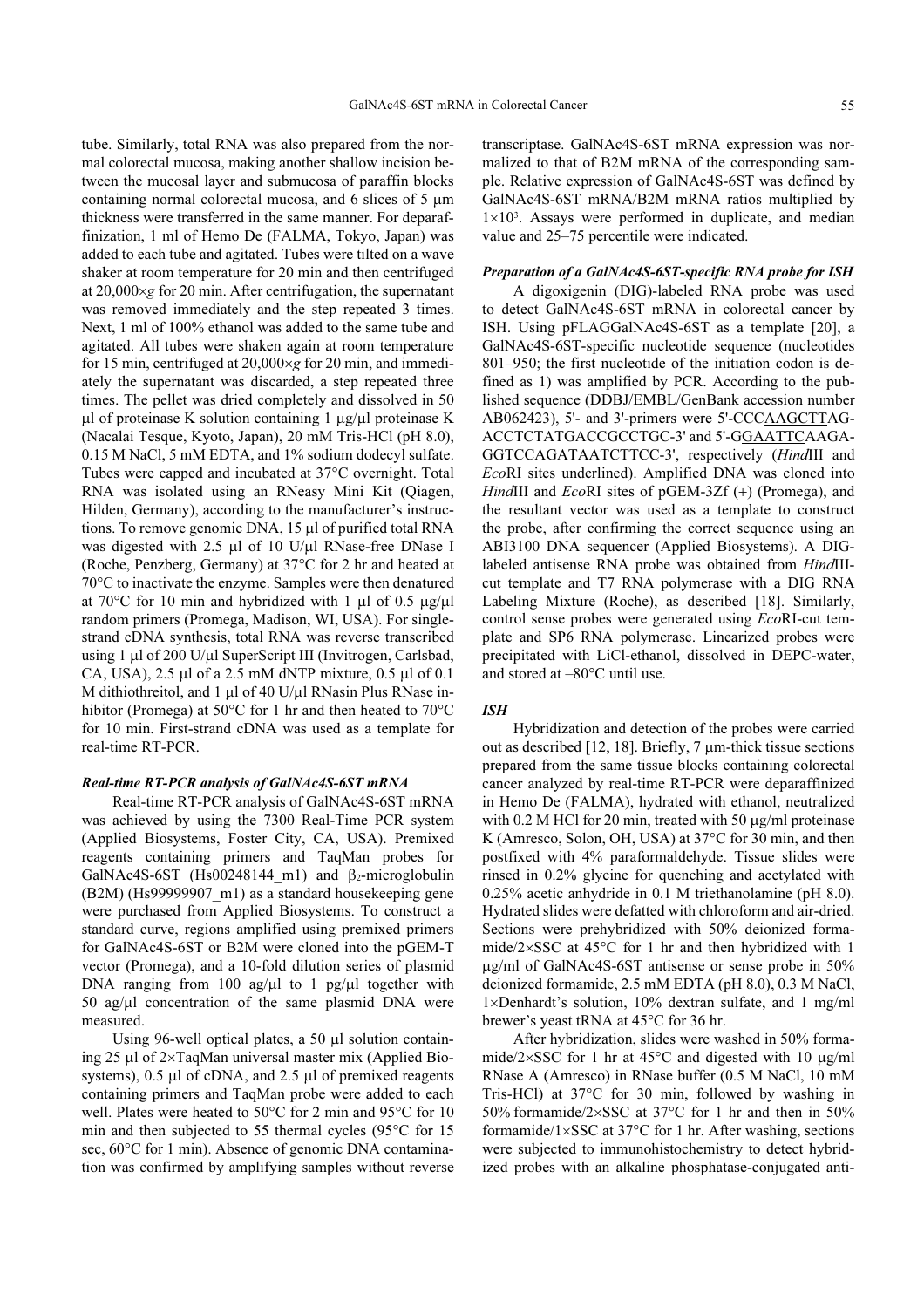DIG antibody (Roche). The alkaline phosphatase reaction was carried out with 5-bromo-4-chloro-3-indolyl phosphate and nitroblue tetrazolium in the presence of 10% polyvinyl alcohol at 4°C overnight. Sense probe controls showed no specific reactivity.

## Statistical analysis

Statistical analysis was carried out using JMP 6 software (SAS, Cary, NC, USA). Significance with non-parametric distribution was evaluated by the Mann-Whitney U test for unpaired observations. Comparison of more than two groups was analyzed using the Kruskal-Wallis test. P values <0.05 were considered to be statistically significant.

### III. Results

## Expression levels of GalNAc4S-6ST mRNA determined by real-time RT-PCR

GalNAc4S-6ST mRNA expression levels in formalinfixed and paraffin-embedded sections of colorectal cancer tissues from 40 patients and normal counterparts were determined using real-time RT-PCR. Based on the standard curve for B2M, amounts of the reverse-transcribed B2M cDNA in the samples were found ranging from 1.43 fg to 947.95 fg (median (25–75 percentile)=91.38 (43.73–139.90)), indicating that RNA retention in the tissue blocks was variable. GalNAc4S-6ST transcripts were expressed at a much lower level than B2M transcripts, whether from cancer or normal mucosa, consistent with previous observations that glycogene expression is generally low [3]. The expression level of GalNAc4S-6ST mRNA in cancer tissues normalized by B2M, which was defined by GalNAc4S-6ST mRNA/B2M mRNA ratios multiplied by  $1\times10^3$ , ranged from 0.80 to 709.68 (6.30 (2.85–14.68)), while that in normal mucosa ranged from 2.50 to 802.10 (6.29 (4.78–7.59)). When compared to paired normal colorectal mucosa, up- and downregulations of GalNAc4S-6ST in cancer tissues were found in 57.5% and 42.5% of the patients, respectively (Fig. 2).

## Detection of GalNAc4S-6ST mRNA in colorectal cancer cells by ISH

Analysis using real-time RT-PCR cannot determine which cell type(s) express GalNAc4S-6ST mRNA in cancer tissues. Thus, cancer tissues from 27 patients randomly selected from among the 40 patients analyzed by real-time RT-PCR were also examined by ISH using a DIG-labeled GalNAc4S-6ST RNA probe. Because the signal intensity for GalNAc4S-6ST mRNA was generally low, we classified the ISH results into 2 categories, "positive" or "negative". The "positive" result was defined only when the signals were detected in the cytoplasm of cells using the antisense probe, regardless of the signal intensity. Accordingly 5 patients were excluded from the evaluation because nuclear staining was found in the tissue specimens. Based on the criteria, the positive signals for GalNAc4S-6ST were detected in colorectal cancer cells in 12 patients, whereas such signals were not seen in the remaining 10 (Fig. 3). Other cells such



Fig. 2. Comparison of expression levels of GalNAc4S-6ST mRNA between cancer and paired normal colorectal mucosa tissue in 40 patients with colorectal cancer. GalNAc4S-6ST expression was determined by real-time RT-PCR using archived tissue blocks, and the expression level of GalNAc4S-6ST was defined by GalNAc4S- $6ST/B2M$  ratios multiplied by  $1\times10<sup>3</sup>$ . Y-axis indicates logarithmic scale.

as stromal cells and inflammatory cells were negative for GalNAc4S-6ST mRNA. When expression of GalNAc4S-6ST mRNA determined by real-time RT-PCR in cancer tissues was compared between patients positive or negative for GalNAc4S-6ST mRNA based on ISH analysis, expression of GalNAc4S-6ST mRNA was significantly higher in positive compared to negative patients  $(P<0.05)$  (Fig. 4), indicating the validity of the real-time RT-PCR assay for GalNAc4S-6ST mRNA using archived tissue sections.

These data establish that GalNAc4S-6ST is transcribed by colorectal cancer cells and that real-time RT-PCR combined with ISH is a useful technique to investigate GalNAc4S-6ST mRNA expression quantitatively in formalin-fixed and paraffin-embedded tissue sections.

### Clinicopathological significance of GalNAc4S-6ST mRNA on tumor progression

CS-E is a known to have high affinity to P-selectin [11]. Thus, it was possible that GalNAc4S-6ST expressed by colorectal cancer cells was associated with tumor progression. To test this hypothesis, a retrospective analysis was carried out to determine the relationship between GalNAc4S-6ST expression in colorectal cancer tissues as determined by real-time RT-PCR and clinicopathological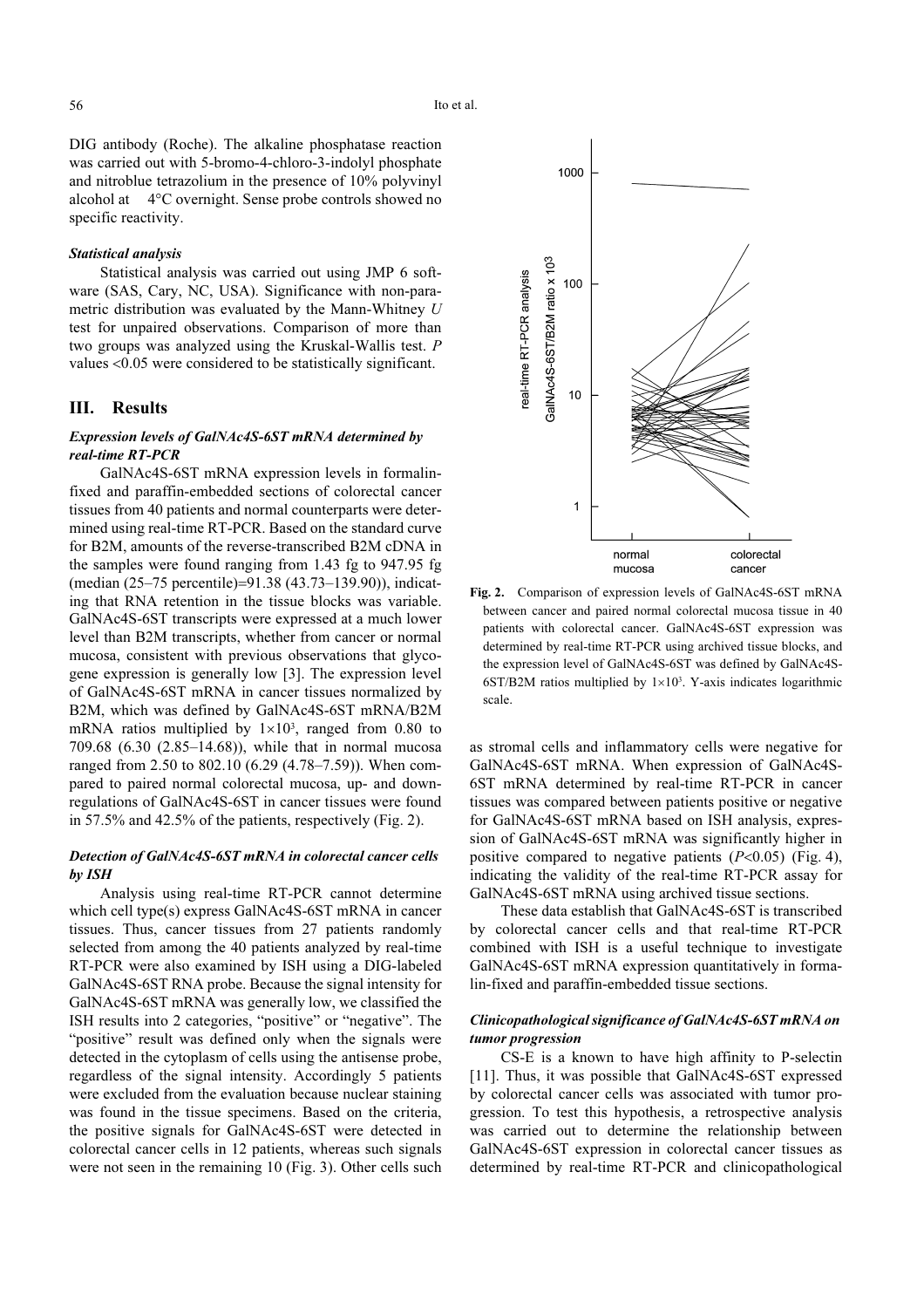

Fig. 3. Detection of GalNAc4S-6ST mRNA in colorectal cancer cells by ISH. Positive GalNAc4S-6ST mRNA signals detected in cancer cells in which GalNAc4S-6ST mRNA expression as determined by real-time RT-PCR assay was high (GalNAc4S-6ST/B2M×10<sup>3</sup>=228.28) (A). By<br>contract, GalNAc4S-6ST mPNA is not detectable in cancer calls in which expression of GalNAc4S-6ST contrast, GalNAc4S-6ST mRNA is not detectable in cancer cells in which expression of GalNAc4S-6ST mRNA was low (GalNAc4S-6ST/ B2M×10<sup>3</sup>=2.843) (C). A and C; antisense probe. **B** and **D**; sense probe. Bar=100  $\mu$ m. (×400)

variables such as histopathology of tumor, depth of invasion, and tumor stage. Among the variables examined, GalNAc4S-6ST was most positively associated with lymphatic vessel invasion and venous invasion of tumor cells, but this relationship was not statistically significant  $(P=0.125$  for lymphatic vessel invasion;  $P=0.242$  for venous invasion) (Table 1). P values of other valuables such as tumor stage were greater than 0.3. These results suggest that GalNAc4S-6ST plays a minor role in progression of colorectal cancer.

#### IV. Discussion

GalNAc4S-6ST is a key sulfotransferase functioning in the biosynthesis of CS-E, a highly sulfated form of CS. GalNAc4S-6ST was originally purified from squid cartilage [9], and cDNA encoding human GalNAc4S-6ST has been cloned [20]. Although CS-E plays important roles in various biological events [2], the expression profile of GalNAc4S-6ST mRNA in tumors has not been reported. Here for the first time, we analyzed expression of GalNAc4S-6ST mRNA in colorectal cancer tissues using archived formalinfixed and paraffin-embedded tissue blocks, combining both quantitative real-time RT-PCR and ISH. Our studies reveal

that GalNAc4S-6ST is transcribed in colorectal cancer cells at a low but significant level. These results indicate that combining these techniques can detect mRNA of glycogenes, which are generally transcribed at low levels, in tissue sections prepared in this manner. Since GalNAc4S-6ST mRNA is also detected in some colon cancer cell lines, such as Caco2, SW480, and Colo26 (Ito and Nakayama, personal communication), the role of GalNAc4S-6ST expressed by colorectal cancer is of great interest. In addition, it is also noteworthy that the expression level of GalNAc4S-6ST mRNA in normal colorectal mucosa is restricted to a narrow range, whereas that in colorectal cancer tissues is apparently distributed diversely, indicating that the GalNAc4S-6ST gene is variably transcribed in malignant cells. It would be important to reveal the mechanism how the GalNAc4S-6ST gene is regulated in the tumor.

In the present study, we have clearly shown that GalNAc4S-6ST is transcribed in normal colorectal mucosa by using quantitative RT-PCR (see Fig. 2). Because our preliminary study using ISH indicated that GalNAc4S-6ST was transcribed in absorptive cells and goblet cells located in the lower portion of normal colorectal mucosa (unpublished results), it will be of great significance to determine the physiological role(s) of GalNAc4S-6ST in these cells.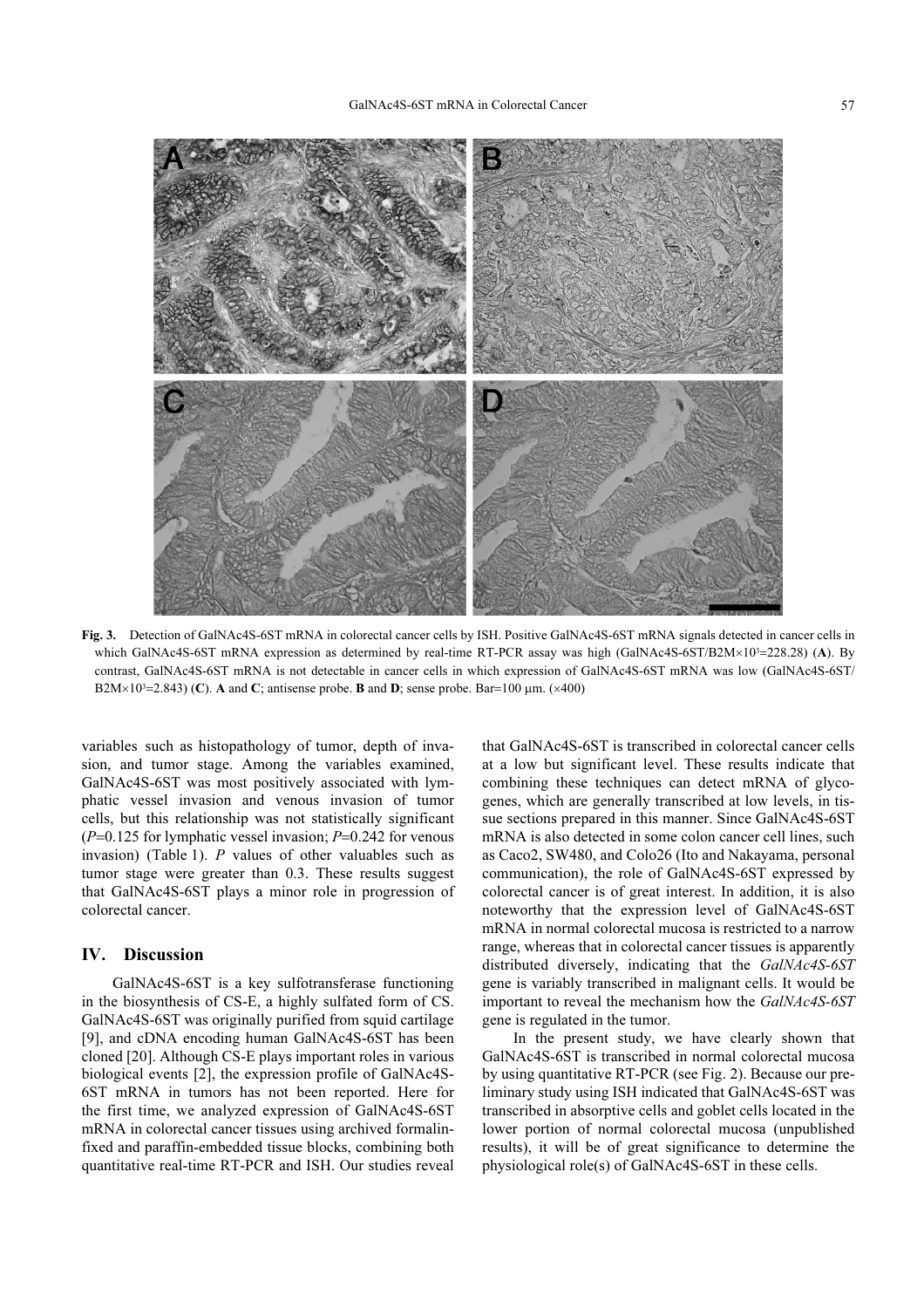

Fig. 4. Association between expression levels of GalNAc4S-6ST mRNA and results obtained by ISH. Expression of GalNAc4S-6ST mRNA is significantly increased in patients positive for ISH  $(n=10)$ compared with patients negative for ISH (n=12) ( $P<0.05$ ). The expression level of GalNAc4S-6ST was defined by GalNAc4S-6ST/ B2M ratios multiplied by  $1 \times 10^3$ . Vertical bars indicate median and 25–75 percentiles, and Y-axis indicates logarithmic scale.

For ISH, an RNA probe covering the entire coding region of a cDNA can be utilized after limited alkaline degradation. However, it is well known that some glycogenes show a structural relationship in having different functions as found in the case of GalNAc4S-6ST and heparin sulfate 3-O-sulfotransferase 1 (3OST-1) [20]. To avoid cross-hybridization with 3OST-1 or other related sulfotransferases, we designed the RNA probe to hybridize with a short segment (150 bp) of the cDNA, specific for GalNAc4S-6ST. Indeed, significant homology was not seen between the RNA probe for GalNAc4S-6ST used in this study and other related genes. We showed here that a significant association is present between the results of real-time RT-PCR and those of ISH, indicating that the positive signal detected by ISH should represent GalNAc4S-6ST mRNA itself.

Our results of ISH were negative in 5 patients even though the expression level of GalNAc4S-6ST mRNA was higher than the lowest expression level of this transcript found in the patients positive for ISH (see Fig. 4). In the present study, the length of the nucleotide sequence of GalNAc4S-6ST detected by ISH was 150 base pairs, while that detected by the real-time RT-PCR assay was 72 base pairs. Thus, it might be possible that limited degradation of

58 Ito et al.

Table 1. Comparison of expression levels of GalNAc4S-6ST mRNA with colorectal cancer according to clinicopathological parameters

| Parameters                         | Patients       | GalNAc4S-6ST <sup>a</sup> | $P$ value            |
|------------------------------------|----------------|---------------------------|----------------------|
| Locationb                          |                |                           |                      |
| Proximal                           | 15             | $5.73(2.62 - 13.64)$      | $0.349$ <sup>f</sup> |
| Distal                             | 25             | 7.04 (3.46-16.37)         |                      |
| Histopathology <sup>c</sup>        |                |                           |                      |
| Well                               | 27             | $5.77(2.84 - 13.76)$      | $0.305$ <sup>f</sup> |
| Moderate and poor                  | 13             | 7.76 (3.89-17.36)         |                      |
| Depth of invasion <sup>d</sup>     |                |                           |                      |
| sm and mp                          | 9              | 7.76 (1.94–17.69)         | $0.961$ <sup>f</sup> |
| ss, se, si, and a                  | 31             | $6.25(2.89-14.15)$        |                      |
| Duke's classification <sup>e</sup> |                |                           |                      |
| $\mathsf{A}$                       | $\overline{4}$ | $1.94(1.00-13.80)$        | $0.334$ g            |
| B                                  | 11             | $5.77(3.39 - 15.76)$      |                      |
| $\mathcal{C}$                      | 11             | $6.48(2.62 - 13.76)$      |                      |
| D                                  | 14             | 7.18 (4.49-15.39)         |                      |
| Lymph node metastasis              |                |                           |                      |
| Negative                           | 20             | $6.01(2.98-15.36)$        | $0.871$ <sup>f</sup> |
| Positive                           | 20             | $6.42(2.80 - 14.58)$      |                      |
| Lymphatic vessel invasion          |                |                           |                      |
| Negative                           | 4              | $2.50(1.00-12.67)$        | $0.125$ <sup>f</sup> |
| Positive                           | 36             | $6.42(3.05-14.68)$        |                      |
| Venous invasion                    |                |                           |                      |
| Negative                           | 1              | 17.64 (17.64–17.64)       | $0.242$ <sup>f</sup> |
| Positive                           | 39             | $6.25(2.84-14.15)$        |                      |

<sup>a</sup> GalNAc4S-6ST/B2M mRNA ratios multiplied by  $1 \times 10^3$  are indicated as median (25–75 percentile).

**b** "Proximal" includes cecum, ascending colon, and transverse colon; "distal" includes descending colon, sigmoid colon, and rectum.

<sup>c</sup> Well: well differentiated adenocarcinoma; moderate: moderately differentiated adenocarcinoma; poor: poorly differentiated adenocarcinoma.

<sup>d</sup> sm, submucosa; mp, muscularis propria; ss, subserosa; se, exposure on serosa; si, invasion to neighboring tissue; a, adventitia.

<sup>e</sup> A, confined to the intestinal wall; B, complete penetration of the intestinal wall; C, presence of nodal involvement; D, presence of distant metastasis.

 $f$  Analyzed by Mann-Whitney  $U$  test.

<sup>g</sup> Analyzed by Kruskal-Wallis test.

mRNA occurred in the tissue blocks during preservation would work against ISH rather than real-time RT-PCR, because ISH required longer nucleotide sequence than realtime RT-PCR.

In the present study, we found that GalNAc4S-6ST mRNA was expressed in colorectal cancer cells. Recently, Kawashima et al. reported that CS-E units could bind to Pselectin with high affinity [11]. In addition, CS-E units inhibited P-selectin binding to a human breast cancer cell line [17]. Those reports indicate that CS-E may serve as a P-selectin ligand. Thus it is possible that CS-E on the tumor cells facilitate the metastasis by binding to P-selectin expressed in the endothelial cells and/or platelets. In addition, it is also likely that the negative charge of CS-E may attenuate the adhesion of tumor cells, thus allowing them to migrate from